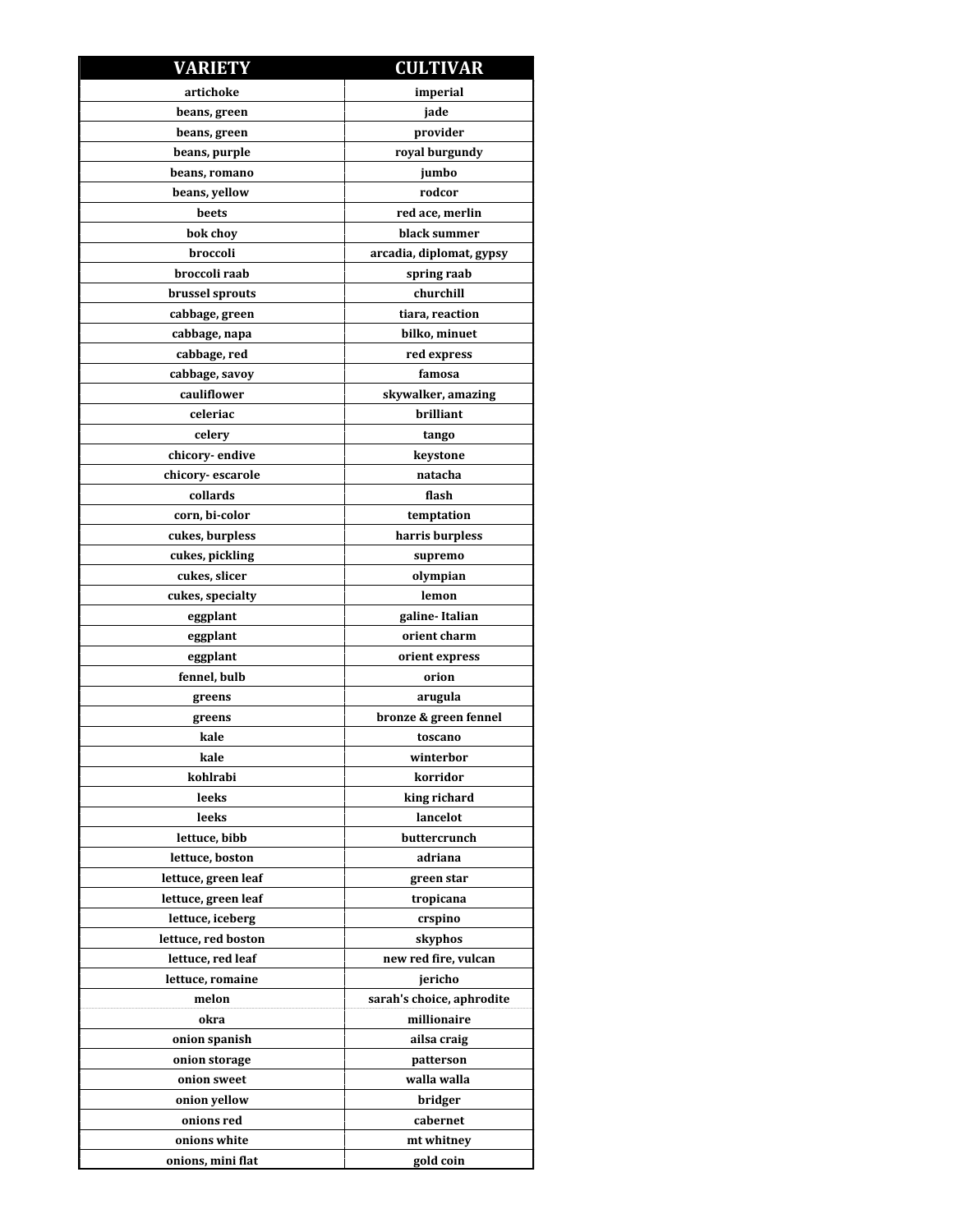| peas, english                    | premium             |
|----------------------------------|---------------------|
| peas, snap                       | sugar ann           |
| peas, snow                       | snow sweet          |
| pepper-anaheim                   | joe e parker        |
| pepper-ancho/poblano             | ancho 211           |
| pepper bell-chocolate            | sweet chocolate     |
| pepper bell- orange              | gourmet             |
| pepper bell-red                  | ace                 |
| pepper bell-red                  | king arthur         |
| pepper bell-yellow               | early sunsation     |
| pepper-bull's horn               | italia              |
| pepper- hot                      | andy cayenne        |
| pepper-hot                       | cherry bomb         |
| pepper- hot                      | conchos jalapeno    |
| pepper- hot                      | habenero            |
| pepper-hot                       | hot portugal        |
| pepper-hot                       | hungarian hot wax   |
| pepper-hot                       | mixed 6 packs       |
| pepper-hot                       | serrano del sol     |
| pepper- hot                      | thai hot            |
| pepper-paprika                   | krimzon lee         |
| pepper- sweet frying             | biscayne cubanelle  |
| pepper- sweet frying             | sweet banana        |
| pumpkins                         | expert              |
| pumpkins                         | new rocket          |
| pumpkins,pie                     | baby bear           |
| radicchio                        | chioggia red preco  |
| scallions                        | nabechan            |
| shallots                         | picador             |
| spinach                          | tyee, space         |
| summer squash                    | multipik            |
| summer squash                    | patty green tint    |
| swiss chard                      | bright lights       |
| swiss chard                      | ruby red            |
| tamato, determinate yellow       | orange blossom      |
| tamato, determinate yellow       | taxi                |
| tomato, cherry                   | black cherry        |
| tomato, cherry                   | black opal          |
| tomato, cherry                   | garnet              |
| tomato, cherry                   | indigo rose         |
| tomato, cherry                   | sungold             |
| tomato, cherry                   | sunsugar            |
| tomato, cherry                   | supersweet 100      |
| tomato, cherry                   | sweet apertif       |
| tomato, cherry                   | sweet million       |
| tomato, cherry                   | white cherry        |
| tomato, cocktail                 | golden rave         |
| tomato, cocktail                 | juliet              |
| tomato, short vine (determinate) | beefsteak           |
| tomato, short vine (determinate) | bush beefsteak      |
| tomato, short vine (determinate) | celebrity           |
| tomato, short vine (determinate) | defiant             |
| tomato, short vine (determinate) | mountain fresh plus |
| tomato, short vine (determinate) | mountain merit      |
|                                  | 5 star grape        |